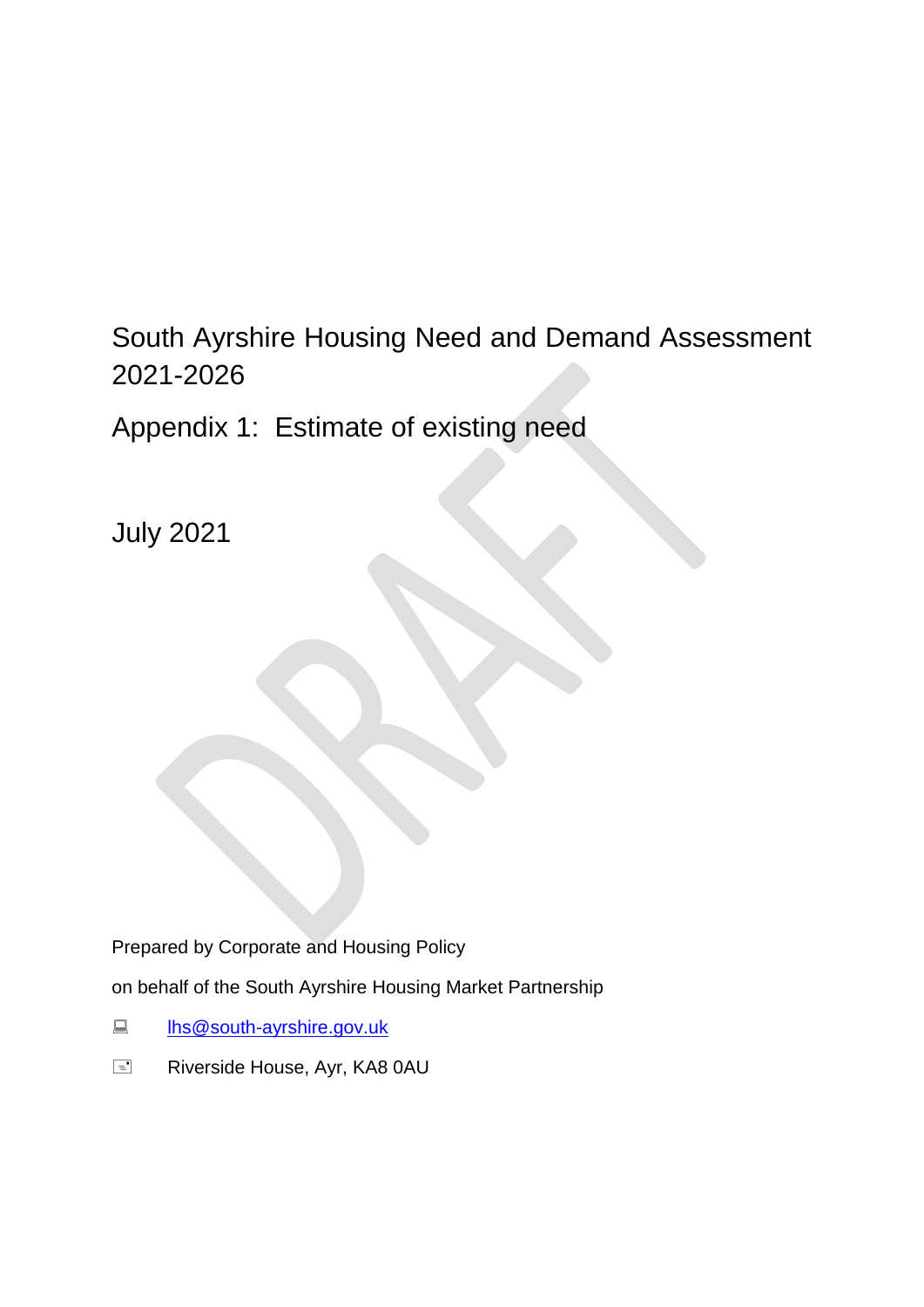This information can be made available, on request, in braille, large print or audio formats and can be translated into a range of languages. Contact details are provided below.

درخواست کر نے پر یه معلومات نابینا افراد \_کے لئے اُبھرے حروف، بڑے حروف یا آڈیو میں مہیا کی جاسکتی ہے اور اسکا مختلف زبانوں<br>میں ترجمه بھی کیا جاسکتا ہے۔ رابطه کی تفصیلات نیچ فراہمر کی گئی ہیں۔

本信息可应要求提供盲文,大字印刷或音频格式,以及可翻译成多种语言。 以下是 详细联系方式。

本信息可應要求提供盲文,大字印刷或音頻格式,以及可翻譯成多種語言。以下是詳 細聯繫方式。

ਇਹ ਜਾਣਕਾਰੀ ਮੰਗ ਕੇ ਬੇਲ, ਵੱਡੇ ਅੱਖਰਾਂ ਅਤੇ ਸਣਨ ਵਾਲੇ ਰਪ <del>ਵ</del>ਰਚ ਵੀ ਲਈ ਜਾ ਸਕਦੀ ਹੈ, ਅਤੇ ਇਹਦਾ ਤਰਜਮਾ ਹੋਰ ਬੋਲੀਆਂ ਵ੍ਵਚ ਵੀ ਕਰਵਾਇਆ ਜਾ ਸਕਦਾ ਹੈ। ਸੰਪਰਕ ਕਰਨ ਲਈ ਜਾਣਕਾਰੀ ਹੇਠਾਂ ਵੱਢੀ ਗਈ ਹੈ।

Niniejsze informacje mogą zostać udostępnione na życzenie w alfabecie Braille'a, w druku powiększonym lub w formacie audio oraz mogą zostać przetłumaczone na wiele języków obcych. Dane kontaktowe znajdują się poniżej.

Faodar am fiosrachadh seo fhaighinn, le iarrtas, ann am braille, clò mòr no clàr fuaim agus tha e comasach eadar-theangachadh gu grunn chànanan. Tha fiosrachadh gu h-ìosal mu bhith a' cur fios a-steach.

> **South Ayrshire Council Customer Contact Centre** 03001230900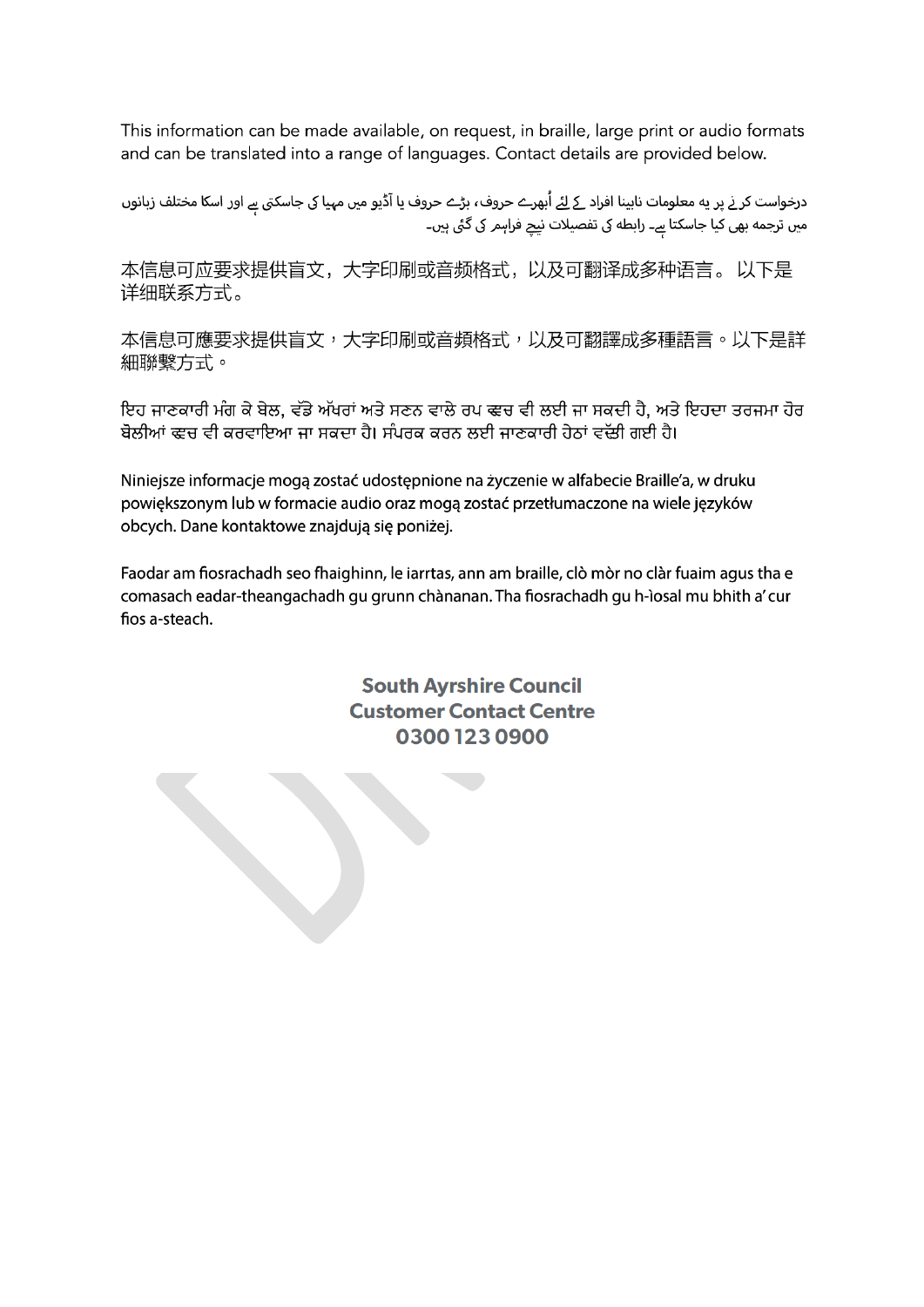# **1. Background**

- 1.1 The Centre for Housing Market Analysis (CHMA) has developed an HNDA Tool to support local authorities and their Housing Market Partnerships (HMPs) in developing their HNDA.
- 1.2 One of the central tasks of the HNDA is to project a range of housing estimates into the future across the various tenures in order to enable medium and long term planning of housing. These estimates are influenced by housing need and demand locally. Housing need and demand fall into two categories<sup>1</sup>:
	- Future need: Future need is mainly driven by future household formation (projections). By its very nature this has to be met through the provision of additional housing units. This is what the HNDA Tool outputs. Most additional housing units will be delivered through new build, but delivery should also be considered through changes in housing stock such as conversions and bringing empty properties back into use. The actual amount and type of additional units that can to be delivered is decided in the Housing Supply Target.
	- **Existing need:** Existing need is driven by several factors such as homelessness, overcrowding, care and support needs, etc. Most existing need is met using in-situ solutions e.g. adaptations, transfers, stock improvements, etc. However, a proportion of need must be met through additional housing units where an in-situ solution cannot be found.
- 1.3 Given the centrality of existing need to the housing estimate, the HMP felt it was necessary to consider a range of options for calculating this figure – with input from the CHMA - in order to most accurately reflect local circumstances.
- 1.4 This paper will present a number of methods of calculating existing need considered, before describing a proposed methodology for South Ayrshire.

# **2. Homeless in Temporary Accommodation, Overcrowded and Concealed (HoTOC) method**

- 2.1 The HNDA Tool is pre-populated with the CHMA's preferred methodology for calculating existing need.
- 2.2 The Homeless in Temporary Accommodation, Overcrowded *and* Concealed (HoTOC) method is a simple calculation which combines a count of households in temporary accommodation with an estimate of the number of households that are both overcrowded *and* concealed.
- 2.3 For South Ayrshire, this produces a figure of just 314 households with existing need that cannot be met by in situ solutions. This comprises 232 households in temporary accommodation at 31 March 2020 – using the lower HL1 estimate rather than the higher HL3 count of 237 households – and 82 households who are both overcrowded *and* concealed.
- 2.4 This figure was felt by the HMP to be a significant underestimate of need, particularly given the number of households currently on the Council's housing list with a recognised level of housing need, as well as estimates of unmet needs for accommodation to meet the existing needs of wheelchair users.

<sup>1</sup> CHMA (2020) *Housing Need and Demand Assessment – A practitioners' guide*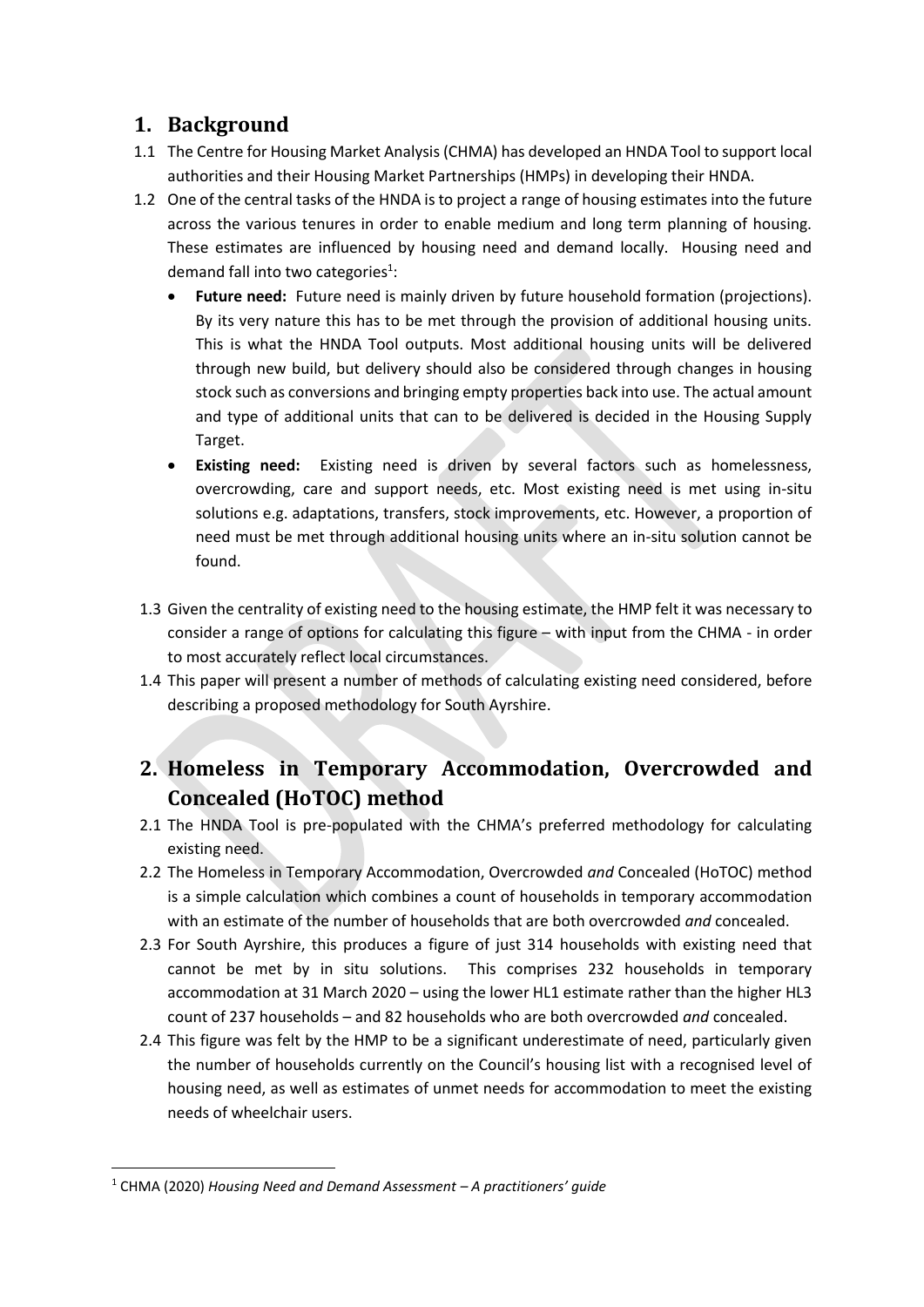- 2.5 This sentiment was echoed by members of the Housing Supply Sub-Group, whose membership includes local RSL partners and private sector developers.
- 2.6 As such, the HMP requested that alternative methodologies be considered.

# **3. Current circumstances of housing list applicants method**

- 3.1 An alternative methodology was proposed following consultation with the CHMA. This methodology is based on the current circumstances of housing applicants noted on their housing application.
- 3.2 This methodology reviews the applicants on the Housing List and Transfer List and:
	- **Discounts any applicant household** currently in a tenancy (including Council, RSL and private sector lets), owner-occupying or in a shared ownership property.
	- **Count any applicant household** whose circumstances indicate they are leaving an institution, sharing accommodation with friends and family, homeless or living in other unsuitable accommodation (i.e. living in a caravan). Allocating this person a property would not free up space for another household, and as such this provides an indication of existing need for additional housing units.
- 3.3 The figures from the Homeless in Temp/Overcrowded AND Concealed (HoTOC) method would be discounted as this could lead to double counting, given that much of the expressed need from overcrowded and concealed households would be present in housing lists.

**Table 3.a – Households included in estimate of existing need requiring additional housing unit, SAC Housing List and Transfer List applicants as at 11 August 2020<sup>2</sup>**

| <b>Current circumstances</b> | <b>Households</b> |  |  |  |
|------------------------------|-------------------|--|--|--|
| Caravan                      | 10                |  |  |  |
| Family/Parents               | 439               |  |  |  |
| <b>Homeless</b>              | 270               |  |  |  |
| <b>Hospital</b>              |                   |  |  |  |
| Institution                  | 3                 |  |  |  |
| Military                     | $\mathcal{P}$     |  |  |  |
| No fixed abode               | 19                |  |  |  |
| Lodging                      | 20                |  |  |  |
| Prison                       | 7                 |  |  |  |
| <b>Tied accommodation</b>    | 10                |  |  |  |
| <b>TOTAL</b>                 | 787               |  |  |  |

**Table 3.b – Households excluded from estimate of existing need requiring additional housing unit, SAC Housing List and Transfer List applicants as at 11 August 2020<sup>3</sup>**

| <b>Current circumstances</b> | <b>Households</b> |  |  |
|------------------------------|-------------------|--|--|
| Local authority              | 953               |  |  |
| Owner-occupation             | 569               |  |  |
| <b>Private tenancy</b>       | 601               |  |  |
| <b>RSL</b>                   | 247               |  |  |
| Shared ownership             | x                 |  |  |
| <b>TOTAL</b>                 | 2,378             |  |  |

<sup>2</sup> Northgate Report run on 11 August 2020.

1

<sup>3</sup> Northgate Report run on 11 August 2020.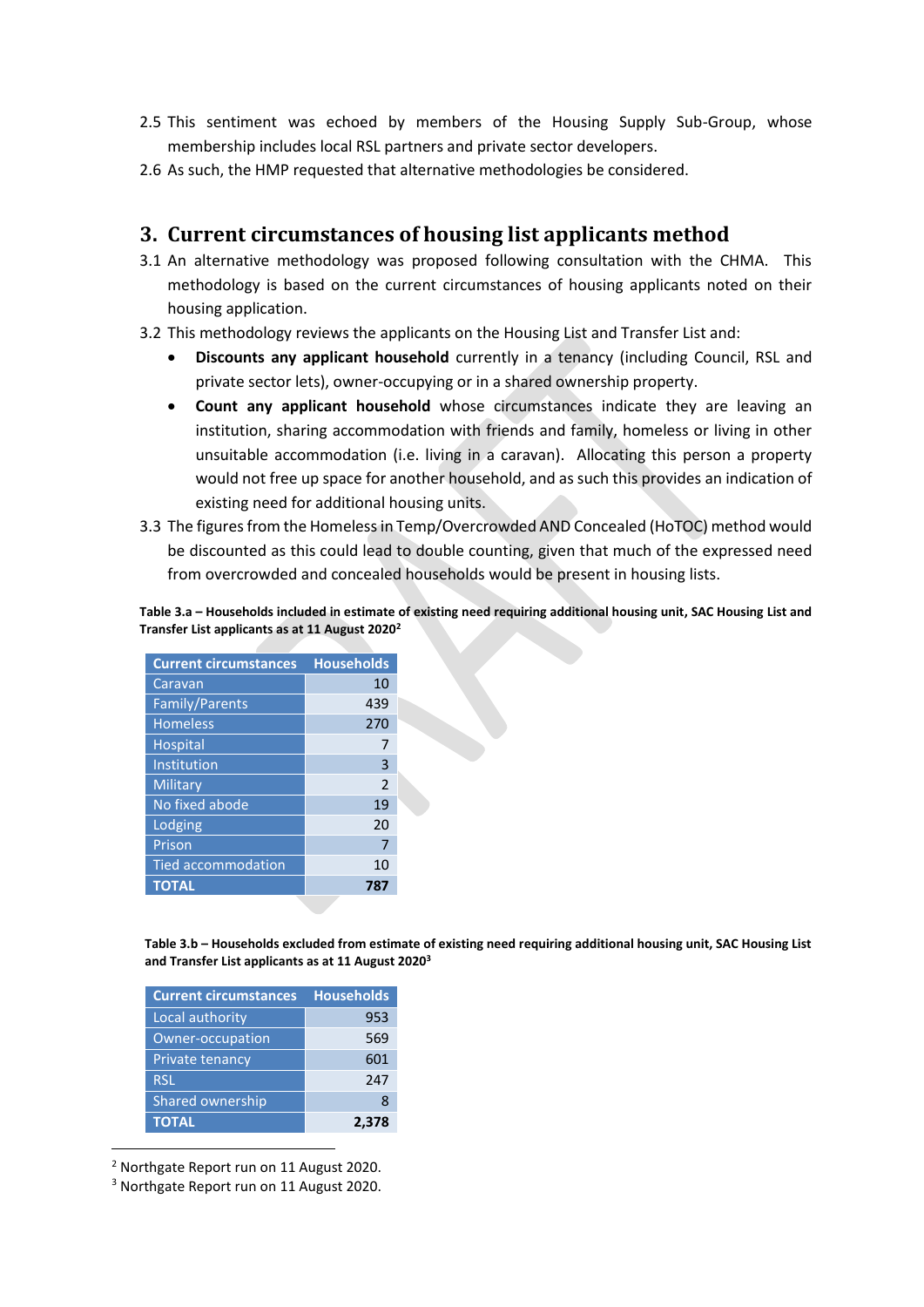- 3.4 This method provides an existing need figure of 787 households, and the calculation of inclusions and exclusions is shown in Tables 3.a and 3.b above for information.
- 3.5 While this methodology produced a figure that was closer to local experience, on reflection members of the HMP and Housing Supply Sub-Group raised concerns that this figure only identified needs at the most extreme end of housing need. Both groups noted the importance of ensuring consideration is given to the local households who would require a new build house to meet their needs – public or private - but in applying for housing would not necessarily fall into one of the narrow categories cited above.
- 3.6 Furthermore, both groups highlighted that there would likely be a proportion of households who would not apply to the local authority for housing, yet may well be in considerable housing need. This methodology was felt to underestimate this important population. While it is recognised that providing a picture of these needs is challenging, this HNDA provides a wealth of robust local and national data that can be used to triangulate such an estimate of need.
- 3.7 In addition, the Specialist Provision chapter estimated unmet needs amongst wheelchair chair user households and posited that, in the context of an ageing population, these needs would be likely to become more pronounced. This methodology again did not take these needs into account.

# **4. South Ayrshire Council alternative methodology**

- 4.1 As such, an alternative methodology has been developed to take account of local and national data collated for the HNDA, using this to present a more complete and nuanced picture of existing need, and how this might be addressed by in situ solutions.
- 4.2 This calculation begins by calculating gross existing need in the paragraphs which follow, before providing an estimate of how much of this need can be met by in-situ solutions.
- 4.3 A **net figure** of existing need is then produced that is to say, existing need that we estimate will not be met by these in situ solutions and where a new build property would be required.
- 4.4 This methodology considers data in relation to the following areas of housing need:
	- Homeless households and those in temporary accommodation
	- Those with insecurity of tenure (at risk of homelessness)
	- Concealed households
	- Overcrowded households
	- Unmet housing need among wheelchair users
	- Unmet housing need for ground level accommodation (excluding wheelchair users)
	- Poor quality housing

1

4.5 While the housing needs of people with complex needs/experience of severe and multiple disadvantage<sup>4</sup> was considered as part of this exercise, informal guidance from the CHMA suggested that this information would be best considered as part of the Specialist Provision

<sup>4</sup> As defined by the Scottish Government guidance document *Scotland's Transition to Rapid Rehousing*  [https://social-bite.co.uk/wp-content/uploads/2018/07/Rapid\\_Rehousing\\_Guidance1.1.pdf](https://social-bite.co.uk/wp-content/uploads/2018/07/Rapid_Rehousing_Guidance1.1.pdf)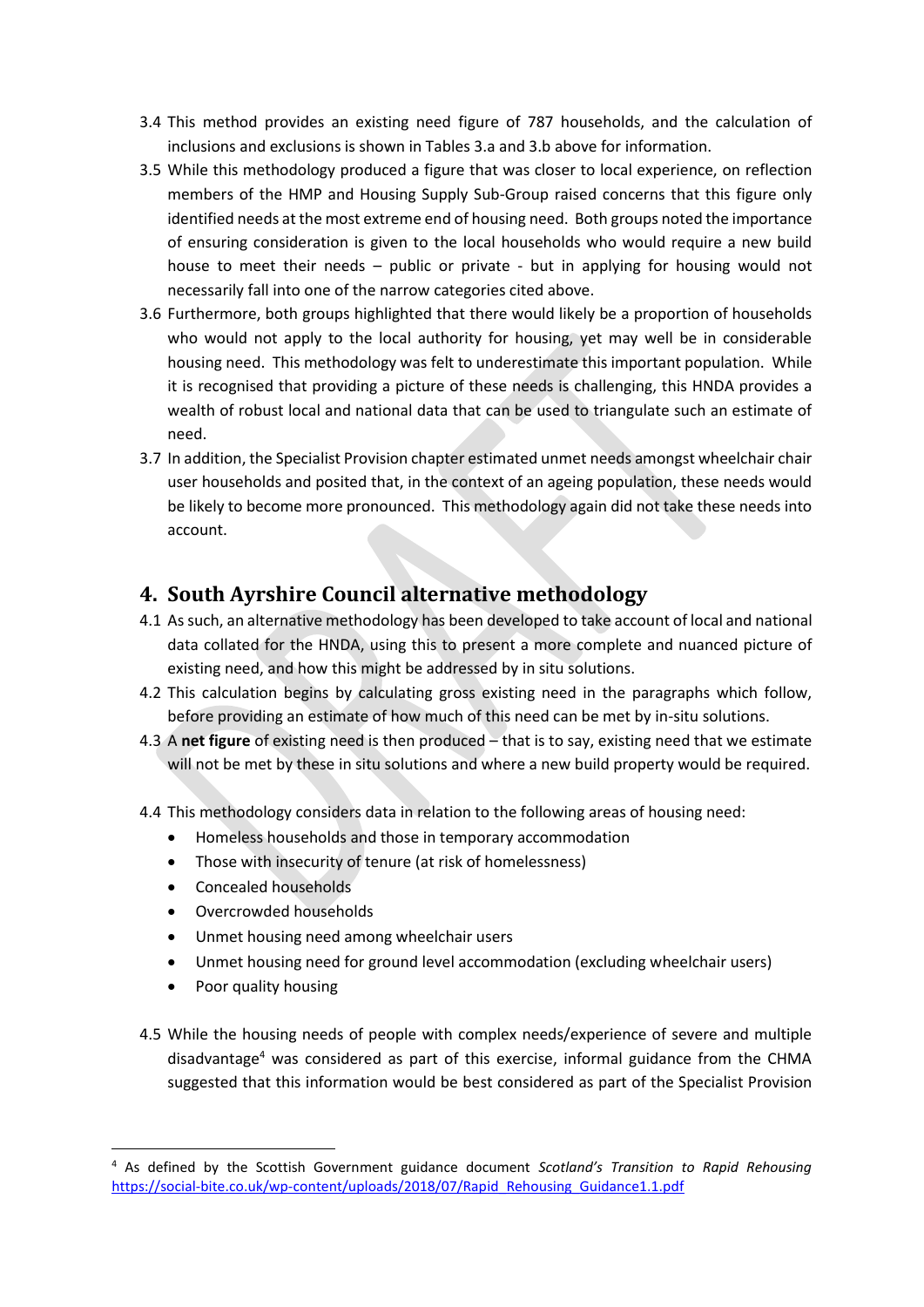section, as these needs could potentially be met in situ or through residential accommodation rather than by a new build property.

- 4.6 Local and national data are presented for each of these categories, before determining which measure or measures should be utilised to present a balanced picture of existing need against each category.
- 4.7 This picture of existing need is then balanced by the role of in situ solutions locally. This includes:
	- Mainstream social housing lets
	- Adaptations carried out (social and private sectors)
	- Lets to ground level and sheltered housing accommodation
	- Long-term empty homes brought back into use
	- SHQS compliance works
- 4.8 Deducting the contribution of in situ solutions provides an estimate of current existing housing need that requires a new build housing solution in either the social or private sector.
- 4.9 In the sections which follow, this paper will endeavour to set out how each estimate was arrived at and the rationale for selecting one figure over another.

# **Indicators of existing need**

## **Homeless households and those in temporary accommodation**

- 4.10 Available data in relation to this measure are as follows:
	- There were 232 households in temporary accommodation in South Ayrshire as at 31 March  $2020<sup>5</sup>$ .
	- There were 405 households with open homeless applications as at 23 February 2021<sup>6</sup>.

**Figure to be used:** It is recommended that the HMP utilise the HL1 figure of **232 households**, as this is considered to be the most robust measure by the Scottish Government.

## **Those with insecurity of tenure (at risk of homelessness)**

4.11 Available data in relation to this measure are as follows:

- 222 households in 2019/20 became homeless from an insecure tenancy or an institution<sup>7</sup>. This included the following categories:
	- **Private rented tenancy, tied accommodation, armed forces** accommodation, caravan or mobile home, lodgers, shared property in PRS – 146 households
	- Prison, hospital, children's residential accommodation, supported accommodation, Armed Forces accommodation – 76 households
- 1,087 households on the Council's housing list for mainstream accommodation had 'insecurity of tenure' points. This figure excludes households on the Ground Level and

<sup>5</sup> Analysis of HL1 data held locally.

<sup>6</sup> Northgate Report on open homeless cases, 23 February 2021

<sup>7</sup> Scottish Government *Annual Report for South Ayrshire 2019-20 – HL1*.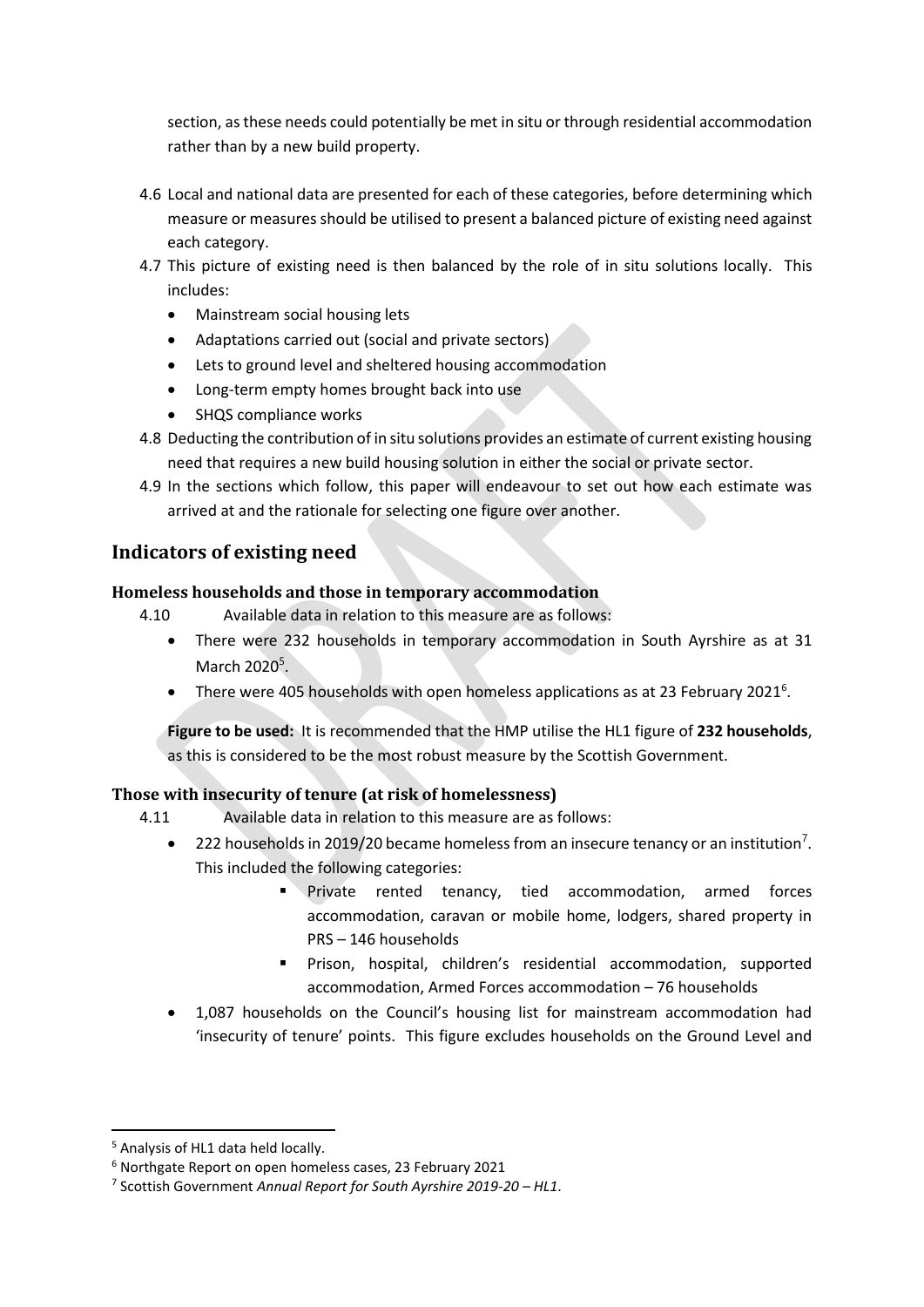Sheltered Housing waiting lists as these groups' needs will be considered in our estimates of need for specialist accommodation<sup>8</sup>.

**Figure to be used:** It is recommended that the HMP utilise the number of households who became homeless from an insecure tenancy or an institution during 2019/20 – 222 households, however in order to mitigate double counting, it has been necessary to consider how many households in these categories were in temporary accommodation at 31 March 2020. 49 of these households were recorded in the HL2 temporary accommodation data, and as such it is recommended that the figure of **173 households** is used here (222 households less 49 already counted).

## **Concealed households**

- 4.12 Available data in relation to this measure of need are as follows:
	- Scotland's Census 2011 indicated that there were 384 concealed family households in South Ayrshire<sup>9</sup>.
	- Local authority concealed family estimates produced by the CHMA utilising the Scottish Household Survey 2016-18 estimated that there were 800 households with at least one concealed family in South Ayrshire<sup>10</sup>.
	- 468 applicants on South Ayrshire's housing list for accommodation had Sharing Amenities points indicating that they were sharing with another household. This excluded those with Medical Points to avoid double counting<sup>11</sup>.
	- In 2019/20, 443 households seeking assistance under homelessness legislation made a homeless application having previously been living with friends, family or long-term sofa surfing $12$ .

**Figure to be used:** It is recommended that the HMP utilise the Scotland's Census figure – **384 households -** as this data is considered to be robust, and this figure is supported by local housing list and homelessness data on the approximate level of existing need from concealed households.

# **Overcrowded households**

- 4.13 Available data in relation to this measure of need are as follows:
	- Scotland's Census 2011 indicated that there were 2,620 households with one bedroom or fewer than they required $^{13}$ .
	- The Census indicated that 638 households had two bedrooms or fewer than they required<sup>14</sup>.

**<sup>.</sup>** <sup>8</sup> Northgate Report on applicants with certain points attributes, as at 9 February 2021 <sup>9</sup> Scotland's Census DC1110SC

<sup>10</sup> CHMA (2020) *Estimating concealed family rates with overcrowding using Scottish survey data (2016-2018) https*[://www.gov.scot/binaries/content/documents/govscot/publications/advice-and](https://www.gov.scot/binaries/content/documents/govscot/publications/advice-and-guidance/2020/11/concealed-and-overcrowded-households-methodology-2020/documents/concealed-and-overcrowded-2020-households-methodology-note/concealed-and-overcrowded-2020-households-methodology-note/govscot%3Adocument/CHMA%2B-%2BHNDA%2BRefresh%2B-%2B2019%2B-%2BGuidance%2B-%2BPublish%2B-%2BConcealed%2Band%2BOvercrowded%2BAccessible%2BVersion.pdf)[guidance/2020/11/concealed-and-overcrowded-households-methodology-2020/documents/concealed-and](https://www.gov.scot/binaries/content/documents/govscot/publications/advice-and-guidance/2020/11/concealed-and-overcrowded-households-methodology-2020/documents/concealed-and-overcrowded-2020-households-methodology-note/concealed-and-overcrowded-2020-households-methodology-note/govscot%3Adocument/CHMA%2B-%2BHNDA%2BRefresh%2B-%2B2019%2B-%2BGuidance%2B-%2BPublish%2B-%2BConcealed%2Band%2BOvercrowded%2BAccessible%2BVersion.pdf)[overcrowded-2020-households-methodology-note/concealed-and-overcrowded-2020-households](https://www.gov.scot/binaries/content/documents/govscot/publications/advice-and-guidance/2020/11/concealed-and-overcrowded-households-methodology-2020/documents/concealed-and-overcrowded-2020-households-methodology-note/concealed-and-overcrowded-2020-households-methodology-note/govscot%3Adocument/CHMA%2B-%2BHNDA%2BRefresh%2B-%2B2019%2B-%2BGuidance%2B-%2BPublish%2B-%2BConcealed%2Band%2BOvercrowded%2BAccessible%2BVersion.pdf)[methodology-note/govscot%3Adocument/CHMA%2B-%2BHNDA%2BRefresh%2B-%2B2019%2B-](https://www.gov.scot/binaries/content/documents/govscot/publications/advice-and-guidance/2020/11/concealed-and-overcrowded-households-methodology-2020/documents/concealed-and-overcrowded-2020-households-methodology-note/concealed-and-overcrowded-2020-households-methodology-note/govscot%3Adocument/CHMA%2B-%2BHNDA%2BRefresh%2B-%2B2019%2B-%2BGuidance%2B-%2BPublish%2B-%2BConcealed%2Band%2BOvercrowded%2BAccessible%2BVersion.pdf)

[<sup>%2</sup>BGuidance%2B-%2BPublish%2B-%2BConcealed%2Band%2BOvercrowded%2BAccessible%2BVersion.pdf](https://www.gov.scot/binaries/content/documents/govscot/publications/advice-and-guidance/2020/11/concealed-and-overcrowded-households-methodology-2020/documents/concealed-and-overcrowded-2020-households-methodology-note/concealed-and-overcrowded-2020-households-methodology-note/govscot%3Adocument/CHMA%2B-%2BHNDA%2BRefresh%2B-%2B2019%2B-%2BGuidance%2B-%2BPublish%2B-%2BConcealed%2Band%2BOvercrowded%2BAccessible%2BVersion.pdf)

<sup>&</sup>lt;sup>11</sup> Northgate Report on applicants with certain points attributes, as at 9 February 2021

<sup>12</sup> HL1 statistics for 2019/20.

<sup>13</sup> Scotland's Census DC1110SC

<sup>14</sup> Scotland's Census DC1110SC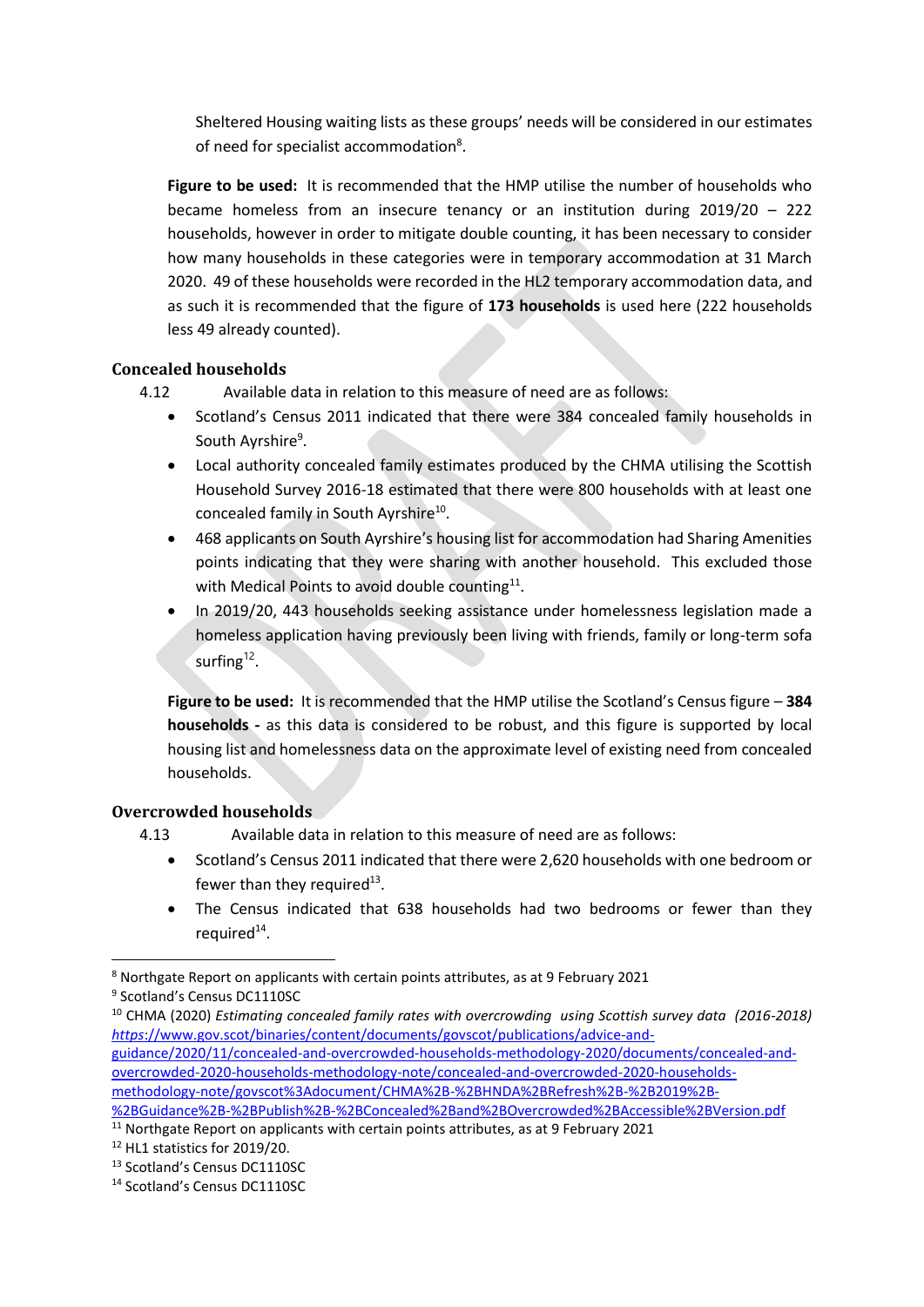310 households on the Council's housing list had been awarded overcrowding points based on their circumstances. This excluded those with Medical Points to avoid double counting<sup>15</sup>. As it is recommended that the 'Sharing Amenities' figure is not utilised for 'Concealed households' measure, this has not been factored in as an area of potential double counting.

**Figure to be used:** It is recommended that for this measure the HMP utilises an average of the Council's housing list estimate (638 households) and the lower of the two Census estimates (310 households). While the higher figure of overcrowding locally can be considered to be robust given its source, we must also consider that some of these needs will already have been counted within this calculation, for example amongst homeless and concealed households. The lower Census figure reflects the greatest need amongst households who are overcrowded and using this allows us to counteract the potential for double counting to some extent. Equally, we must consider local data on this issue, while at the same time recognising the potential to underestimate the number of households with these circumstances by solely referring to the Council's current housing list. As such, an average figure between these two positions is proposed as a best estimate of the true picture. This produces an estimate of **474 households** who are currently overcrowded.

## **Unmet housing need among wheelchair user households**

4.14 Data in relation to this measure is as follows:

- South Ayrshire Council recently developed an estimate of unmet housing need amongst wheelchair users based on applying trends seen in national data to our population, producing a local estimate of need. This exercise provided an estimate of 371 wheelchair user households with unmet housing needs<sup>16</sup>.
	- A recent report found that 99 households on South Ayrshire Council's housing list had made reference to requiring wheelchair accessible accommodation in their application<sup>17</sup>.

**Figure to be used:** It is recommended that the HMP utilises the higher estimate – **371 households -** given that there is likely to be unmet need not expressed on the Council's housing list. This might include households who are currently ambulant but who currently use a wheelchair outdoors only and those who wish to meet their needs in the private sector or via an RSL.

#### **Unmet need for ground level accommodation (excluding wheelchair users)**

4.15 Available data in relation to this measure includes the following:

- 542 households were on the housing list for ground level accommodation, excluding wheelchair user households<sup>18</sup>.
- 361 households were on the housing list for sheltered accommodation, excluding wheelchair user households<sup>19</sup>.

<sup>&</sup>lt;sup>15</sup> Northgate Report on applicants with certain points attributes, as at 9 February 2021

<sup>&</sup>lt;sup>16</sup> See appendix XX

<sup>17</sup> Northgate Housing Management system report, as at 9 March 2020

<sup>18</sup> Northgate Housing Management system report, as at 11 August 2020

<sup>&</sup>lt;sup>19</sup> Northgate Housing Management system report, as at 11 August 2020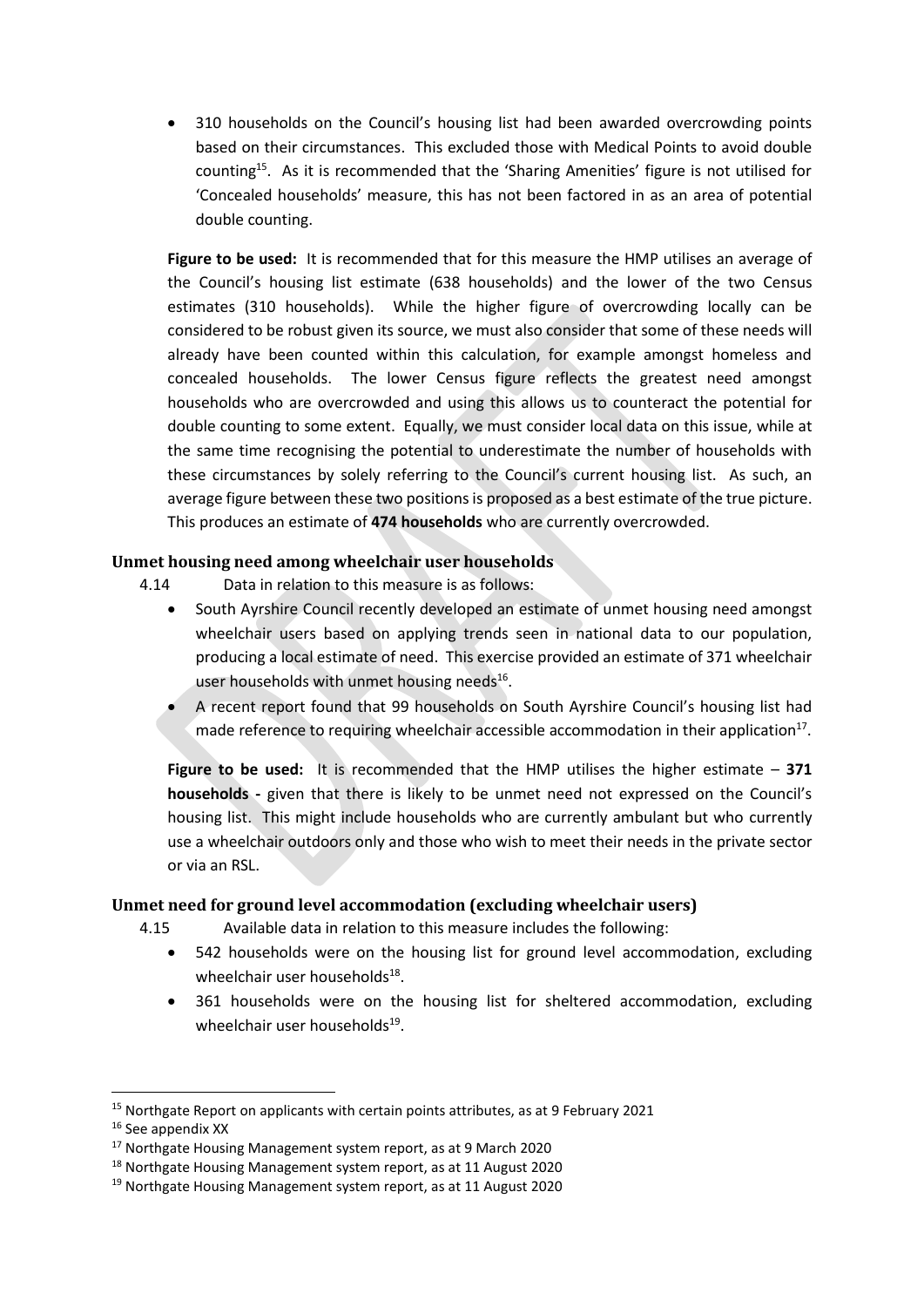327 households were on the housing list for ground level or sheltered accommodation (excluding wheelchair user households) $^{20}$ .

**Figure to be used:** While the lower figure of 327 presents information on households whose existing circumstances mean that they would qualify for 'Medical Points', utilising this figure potentially underestimates the households who require a move into more suitable accommodation but are not yet at crisis point. Given the local authority's ageing population and focus on proactive approaches to need, it is recommended that the HMP utilise instead the median figure between the total households on the waiting list for Ground Level or Sheltered Housing accommodation (903 households) and the number of these with current medical points (327). This provides a median point of **615 households**.

## **Poor quality housing**

4.16 Data in relation to this measure are as follows:

- 15 households on our housing list had been awarded points for poor quality housing (rising/penetrating dampness, structural instability, inadequate heating, lighting and ventilation<sup>21</sup>.
- Data from South Ayrshire's Environmental Health team indicates that 269 residential properties in South Ayrshire were considered to be below the tolerable standard<sup>22</sup>.
- $\bullet$  29 dwellings had a current closing order or demolition order against them<sup>23</sup>.
- Between 700 and 3,300 dwellings estimated to show evidence of extensive disrepair, with a mid-range estimate of 2,000 dwellings<sup>24</sup>.
- 98 properties owned by South Ayrshire Council were recorded as SHQS fails, while a further 82 properties were held in abeyance<sup>25</sup>.

**Figure to be used:** The SHCS estimate of between 700 and 3,300 dwellings is considered to be a robust source of data, however this does not provide a figure that we could say would necessitate new units of accommodation, while it would be difficult to estimate how much of this need could be met by in situ solutions. A more conservative methodology might be to sum the number of dwellings that do not meet the SHQS, tolerable standard or where a closing order/demolition order has been served. This produces a figure of **478 housing units**.

## **In situ solutions**

4.17 Data in relation to the following in situ solutions to housing need will also be considered in coming to a figure of 'existing need'. All data sourced from the Annual Return on the Charter unless otherwise stated.

#### **Mainstream housing need**

<sup>&</sup>lt;sup>20</sup> Northgate Housing Management system report, as at 9 February 2021

<sup>&</sup>lt;sup>21</sup> Northgate Housing Management system report, as at 9 February 2021

<sup>22</sup> Environmental Health records, as at 26 February 2020

<sup>23</sup> Environmental Health records, as at 26 February 2020

<sup>&</sup>lt;sup>24</sup> Scottish House Condition Survey, 2016-18

<sup>&</sup>lt;sup>25</sup> Annual Return on the Charter, 2019/20.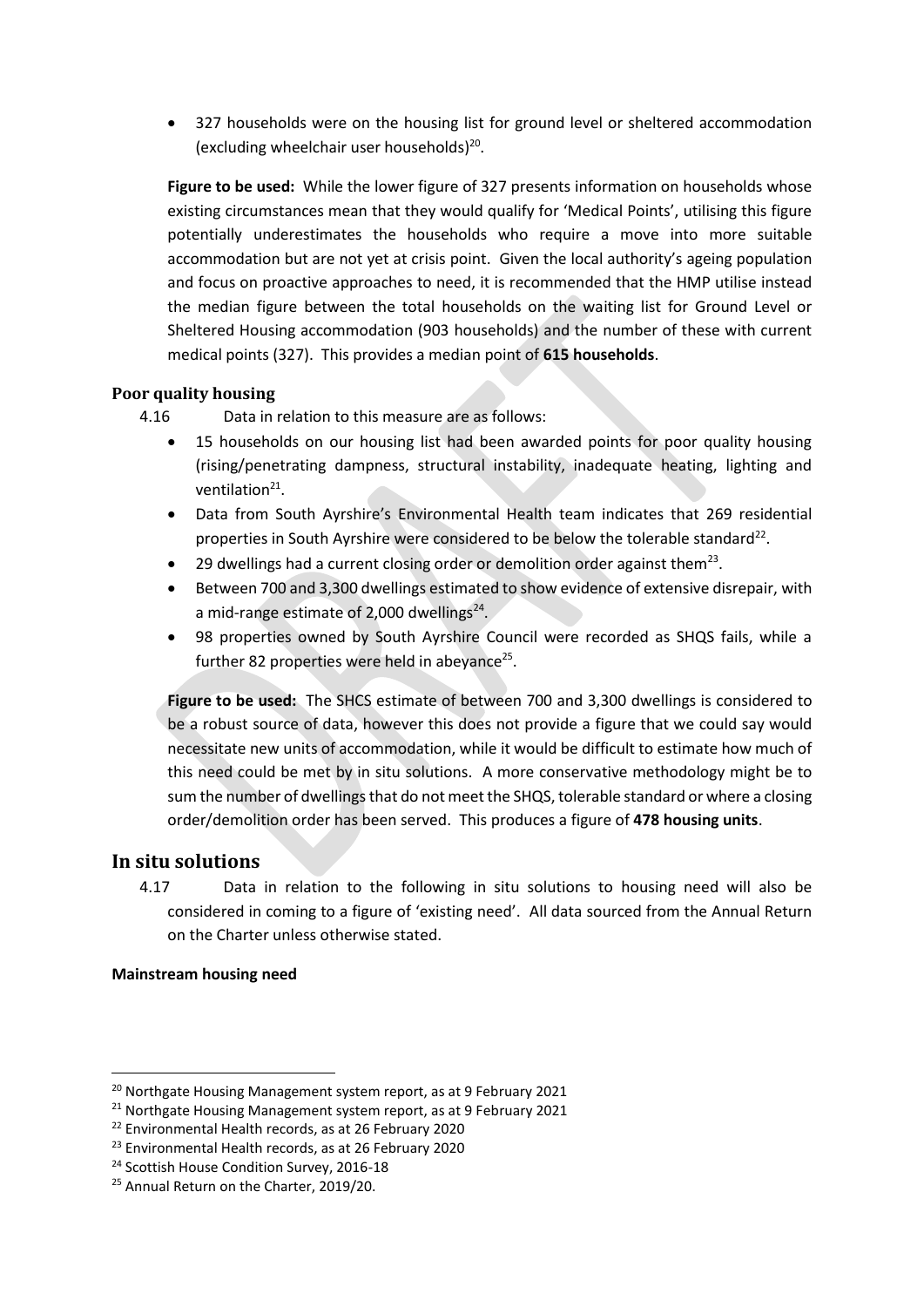- SAC Mainstream lets, 2019/20, excluding wheelchair accessible lets<sup>26</sup> 490
- RSL General Needs lets, 2019/20, excluding wheelchair accessible lets  $-162^{27}$

## **Wheelchair accessible housing need**

- SAC lets to wheelchair accessible housing, 2019/20<sup>28</sup> 60
- RSL lets to wheelchair accessible housing, 2019/20 21
- Estimated adaptations for wheelchair user households, 2019/20 (council) 44
- Estimated adaptations for wheelchair user households, 2019/20 (private) 67

# **Accessible and adapted housing need**

- Estimated adaptations for non-wheelchair users, 2019/20 (council) 209
- Estimated adaptations for non-wheelchair users, 2019/20 (private) 117
- SAC Ground level lets excluding wheelchair accessible lets, 2019/20<sup>29</sup> 115
- SAC Sheltered housing lets excluding wheelchair accessible lets, 2019/20<sup>30</sup> 48
- RSL lets to accessible or adapted properties, excluding wheelchair accessible lets, 2019/20  $-21$
- RSL lets to sheltered housing properties, excluding wheelchair accessible lets, 2019/20 4

# **Poor quality housing**

 $\overline{a}$ 

- Long-term empty properties brought back into use  $20^{31}$
- Estimated reduction in number of properties no longer failing SHQS/held in abeyance at end of 2021<sup>32</sup>

# **5. Estimate of existing need (net)**

5.1 The tables below present the outcome of these calculations. The first section of the table presents an estimate of **gross existing need**, followed by an estimate of how much of this need can be met by in situ solutions.

<sup>&</sup>lt;sup>26</sup> Northgate housing system reports used to inform South Ayrshire Council Annual Return on the Charter (Indicator C7), 2015/16 to 2019/20, cross referenced with FOI-2020-10240 report - Northgate Housing Management system, March 2020.

<sup>&</sup>lt;sup>27</sup> Annual Return on the Charter information provided by Ayrshire Housing, West of Scotland, Hanover and Link. Information sought from Trust, Blackwood, ANCHO.

<sup>&</sup>lt;sup>28</sup> Northgate housing system reports used to inform South Ayrshire Council Annual Return on the Charter (Indicator C7), 2015/16 to 2019/20, cross referenced with FOI-2020-10240 report - Northgate Housing Management system, March 2020

 $29$  Northgate housing system reports used to inform South Ayrshire Council Annual Return on the Charter (Indicator C7), 2015/16 to 2019/20, cross referenced with FOI-2020-10240 report - Northgate Housing Management system, March 2020

<sup>&</sup>lt;sup>30</sup> Northgate housing system reports used to inform South Ayrshire Council Annual Return on the Charter (Indicator C7), 2015/16 to 2019/20, cross referenced with FOI-2020-10240 report - Northgate Housing Management system, March 2020

<sup>&</sup>lt;sup>31</sup> Empty Homes closed cases, 2019/20

<sup>32</sup> Annual Return on the Charter, 2019/20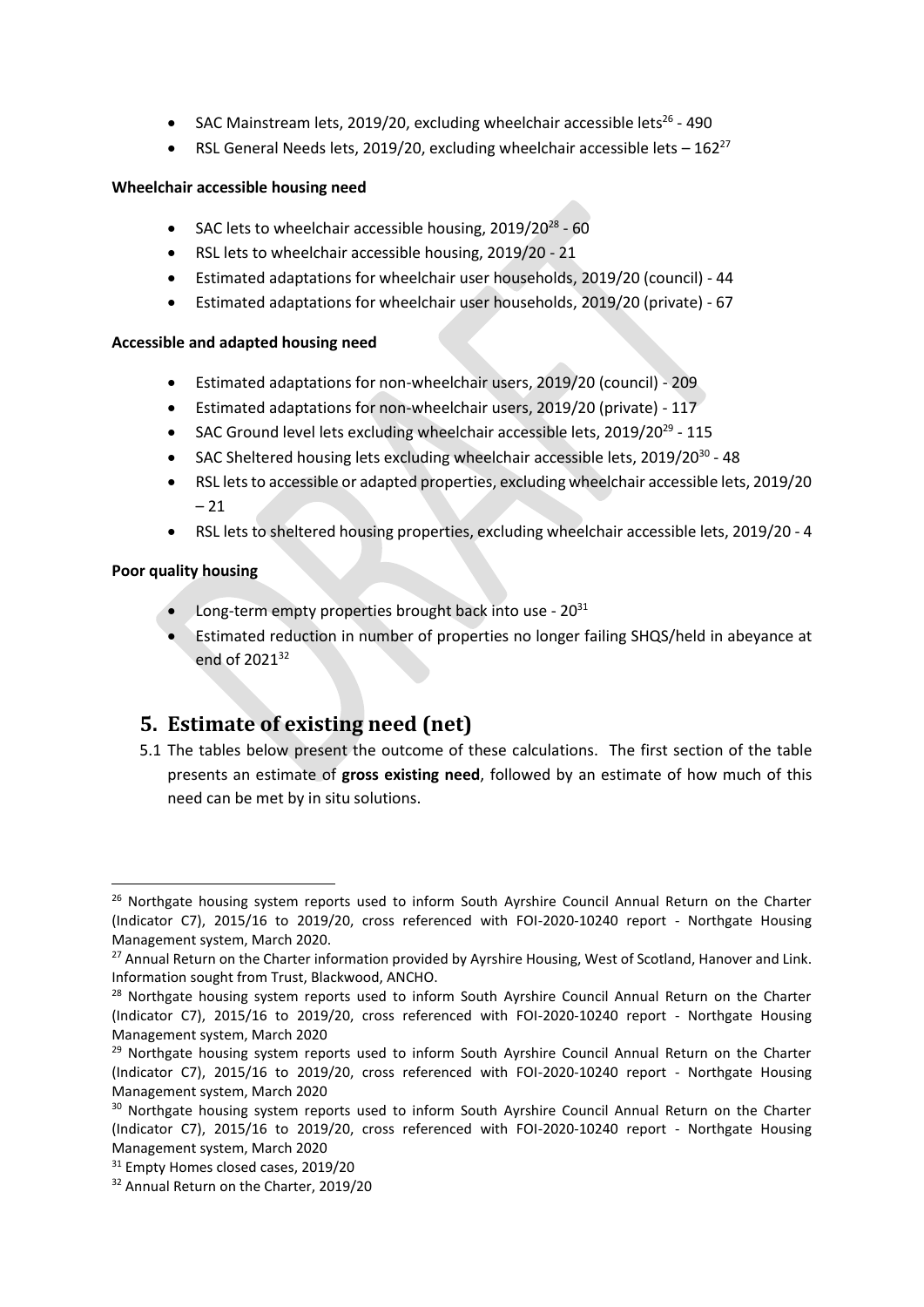5.2 By deducting these figures, we can arrive at a figure of **net existing need** – that is to say existing need that cannot be met by in situ solutions – and that would therefore require a new build housing solution.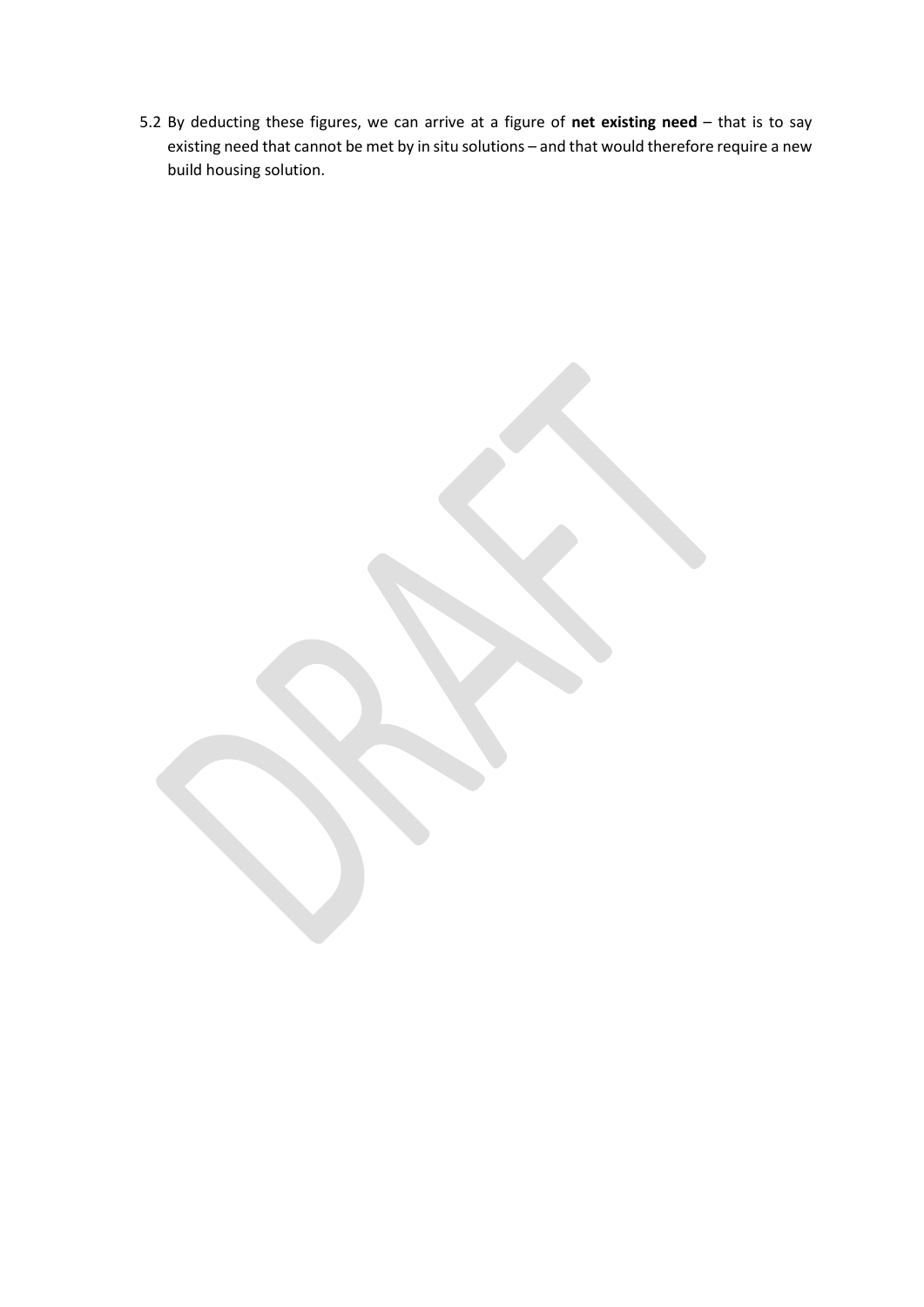|                                                      |                               | <b>Currently homeless households</b>                                                                                               |                                |       |
|------------------------------------------------------|-------------------------------|------------------------------------------------------------------------------------------------------------------------------------|--------------------------------|-------|
|                                                      |                               | Households in temporary accommodation as at 31 March 2020                                                                          | HL1 statistics, 31 March 2020  | 232   |
| Mainstream housing needs<br>Specialist housing needs |                               | Open homeless applications                                                                                                         | Northgate Report, as at 23/2/  | 405   |
|                                                      | Homeless households and those | <b>FIGURE TO BE USED</b>                                                                                                           |                                | 232   |
|                                                      | in temporary accommodation    | Those with insecurity of tenure (at risk of homelessness)                                                                          |                                |       |
|                                                      |                               | Households who became homeless from insecure tenancy or institution in 2019/20                                                     | HL1 statistics, 31 March 2020  | 222   |
|                                                      |                               | Households who became homeless from insecure tenancy or institution in 2019/20 - less those in ten HL1 statistics, 31 March 2020   |                                | 173   |
|                                                      |                               | Households with waiting list points: insecure tenure - MAINSTREAM ONLY                                                             | Northgate Report, as at 9/2/2. | 1,087 |
|                                                      |                               | <b>FIGURE TO BE USED</b>                                                                                                           |                                | 173   |
|                                                      |                               | <b>Concealed households</b>                                                                                                        |                                |       |
|                                                      | <b>Concealed households</b>   | Concealed families (all) - does not include single households                                                                      | Scotland's Census 2011         | 384   |
|                                                      |                               | Estimate of concealed households                                                                                                   | CHMA - LA concealed 2016-20    | 800   |
|                                                      |                               | Households with waiting list points: sharing amenities - EXCLUDING THOSE WITH MEDICAL POINTS                                       | Northgate Report, 9/2/21       | 468   |
|                                                      |                               | Households who have become homeless from friends/family/sofa surfing                                                               | HL1 statistics, 31 March 2020  | 443   |
|                                                      |                               | <b>FIGURE TO BE USED</b>                                                                                                           |                                | 384   |
|                                                      |                               | <b>Overcrowded households</b>                                                                                                      |                                |       |
|                                                      | Overcrowding                  | Households with 1 bedrooms or fewer than needed                                                                                    | Scotland's Census 2011         | 2,620 |
|                                                      |                               | Households with 2 bedrooms or fewer than needed                                                                                    | Scotland's Census 2011         | 638   |
|                                                      |                               | Households with waiting list points: overcrowding - EXCLUDING THOSE WITH MEDICAL POINTS                                            | Northgate Report, 9/2/21       | 310   |
|                                                      |                               | <b>FIGURE TO BE USED</b>                                                                                                           | Average 2 and 3                | 474   |
|                                                      |                               | <b>SUBTOTAL (Mainstream housing need)</b>                                                                                          |                                | 1263  |
|                                                      |                               |                                                                                                                                    |                                |       |
|                                                      |                               | <b>Wheelchair accessible housing</b>                                                                                               |                                |       |
|                                                      |                               | Unmet housing need among wheelchair user households, 2021                                                                          | SAC Estimate of unmet need a   | 371   |
|                                                      |                               | Households on waiting list: wheelchair                                                                                             | Northgate Report, March 2020   | 99    |
|                                                      |                               | <b>FIGURE TO BE USED</b>                                                                                                           |                                | 371   |
|                                                      |                               | <b>SUBTOTAL (Wheelchair accessible housing)</b>                                                                                    |                                | 371   |
|                                                      | <b>Accessible housing</b>     | <b>Accessible and adapted housing</b>                                                                                              |                                |       |
|                                                      |                               | Households on waiting list: ground level - Excluding Wheelchair user households                                                    | Northgate Report, August 202   | 542   |
|                                                      |                               | Households on waiting list: sheltered housing - Excluding Wheelchair user households                                               | Northgate Report, August 202   | 361   |
|                                                      |                               | Households with waiting list points: medical - Ground level and sheltered only (excluding Wheelchair Northgate Report, February 2( |                                | 327   |
|                                                      |                               |                                                                                                                                    | Median (903, 327)              | 615   |
|                                                      |                               | <b>SUBTOTAL (Accessible and adapted housing)</b>                                                                                   |                                | 615   |

# **Table 5.a – Calculation of Existing Need (Net)**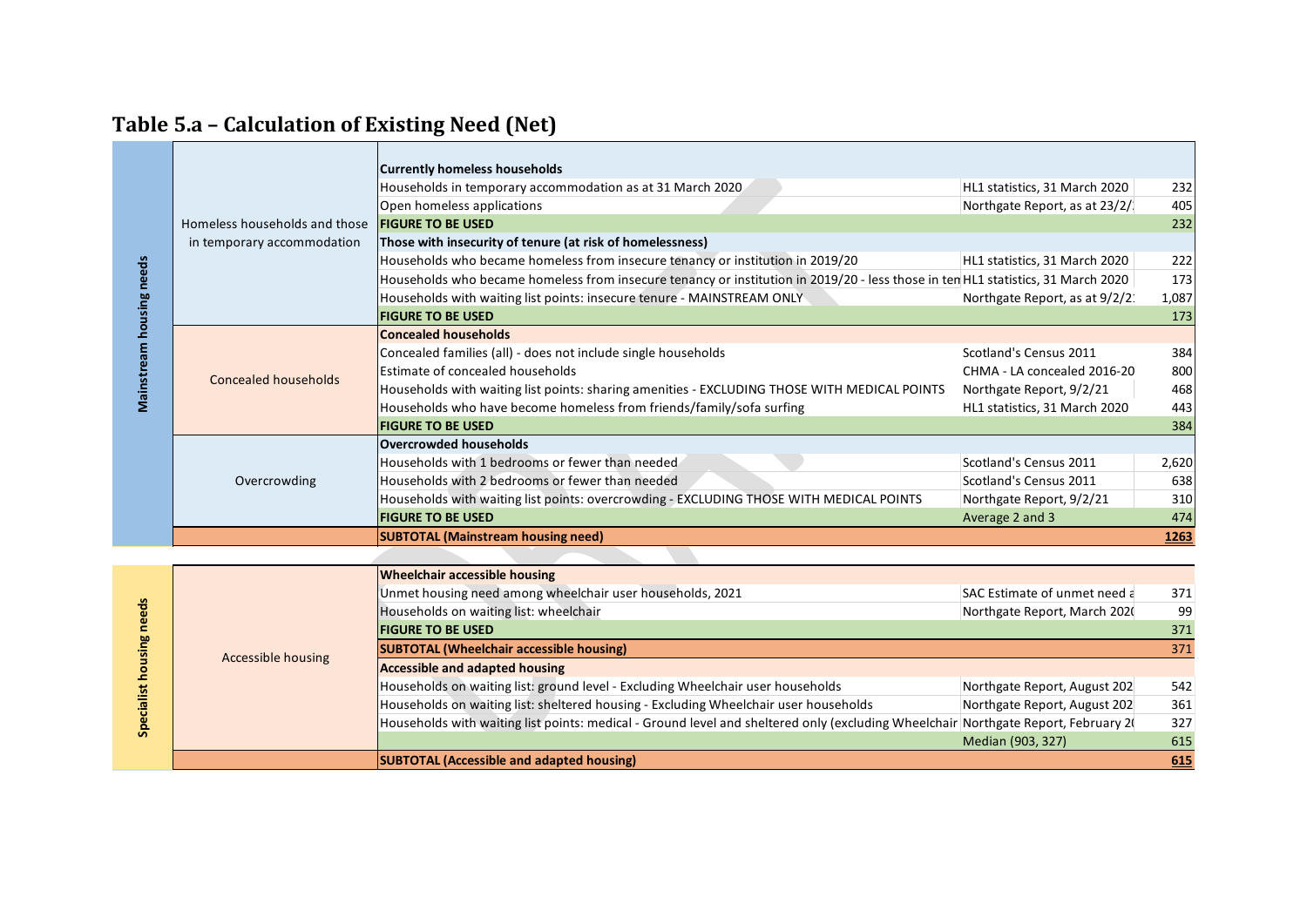|                      | Dwellings in disrepair                                                           |                               |       |
|----------------------|----------------------------------------------------------------------------------|-------------------------------|-------|
| Poor quality housing | Households with waiting list points: Living in unsuitable accommodation          | Northgate Report, February 20 | 15    |
|                      | Residential properties below the tolerable standard                              | Environmental Health report,  | 269   |
|                      | Estimate of dwellings with extensive disrepair, South Ayrshire (low estimate)    | SHCS 2016-2018                | 700   |
|                      | Estimate of dwellings with extensive disrepair, South Ayrshire (medium estimate) | SHCS 2016-2018                | 2,000 |
|                      | Estimate of dwellings with extensive disrepair, South Ayrshire (high estimate)   | SHCS 2016-2018                | 3,300 |
|                      | SHQS fails as at 31 March 2020                                                   | Annual Return on the Charter  | 98    |
|                      | SHQS abeyance as at 31 March 2020                                                | Annual Return on the Charter  | 82    |
|                      | Closing orders and demolition orders currently in place                          | Environmental Health report,  | 29    |
|                      | <b>FIGURE TO BE USED</b>                                                         | BTS+Orders+SHQS               | 478   |
|                      | <b>SUBTOTAL (Poor quality housing)</b>                                           |                               | 478   |
|                      | <b>TOTAL ESTIMATE OF EXISTING NEED (Gross)</b>                                   |                               | 2,727 |

|            |                                | <b>Calculation of net existing need</b>                                        |                               |            |
|------------|--------------------------------|--------------------------------------------------------------------------------|-------------------------------|------------|
| Mainstream | Mainstream housing need        | Estimate of gross existing need (Mainstream)                                   | Subtotal (Mainstream Need)    | 1263       |
|            | In situ solutions              | SAC Mainstream lets, 2019/20 (SAC) - excluding wheelchair accessible lets      | Annual Return on the Charter  | 490        |
|            |                                | RSL lets (General needs), 2019/20                                              | ARC info provided by RSLs, 20 | 162        |
|            |                                | <b>Net existing need</b>                                                       |                               | 611        |
|            | Wheelchair accessible housing  | <b>Calculation of net existing need</b>                                        |                               |            |
|            |                                | Estimate of gross existing need (Wheelchair housing), 2021                     | Subtotal (Wheelchair accessib | 371        |
|            | In situ solutions              | SAC Lets to wheelchair accessible housing                                      | ARC, 2019/20 and Northgate r  | 60         |
|            |                                | RSL lets to wheelchair accessible housing                                      | ARC info provided by RSLs, 20 | 21         |
|            |                                | Estimated adaptations for wheelchair users, 2019/20 (council)                  | Estimate based on ARC data, 1 | 44         |
|            |                                | Estimated adaptations for wheelchair users, 2019/20 (private)                  | Estimate based on ARC data, 1 | 67         |
| Provision  |                                | <b>Net existing need</b>                                                       |                               | <u>179</u> |
|            | Accessible and adapted housing | <b>Calculation of net existing need</b>                                        |                               |            |
|            |                                | Estimate of gross existing need (Accessible and adapted housing)               | Subtotal (Accessible and adap | 615        |
| Specialis  | In situ solutions              | Estimated adaptations for non-wheelchair users, 2019/20 (council)              | Annual Return on the Charter  | 209        |
|            |                                | Estimated adaptations for non-wheelchair users, 2019/20 (private)              | Annual Return on the Charter  | 117        |
|            |                                | SAC Ground level lets, 2019/20 - excluding wheelchair accessible lets          | Annual Return on the Charter  | 115        |
|            |                                | SAC Sheltered housing lets, 2019/20 - excluding wheelchair accessible lets     | Annual Return on the Charter  | 48         |
|            |                                | RSL Accessible or Adapted lets, 2019/20 - excluding wheelchair accessible lets | ARC info provided by RSLs, 20 | 21         |
|            |                                | RSL Sheltered housing lets, 2019/20 - excluding wheelchair accessible lets     | ARC info provided by RSLs, 20 |            |
|            |                                | <b>Net existing need</b>                                                       |                               | <u>101</u> |